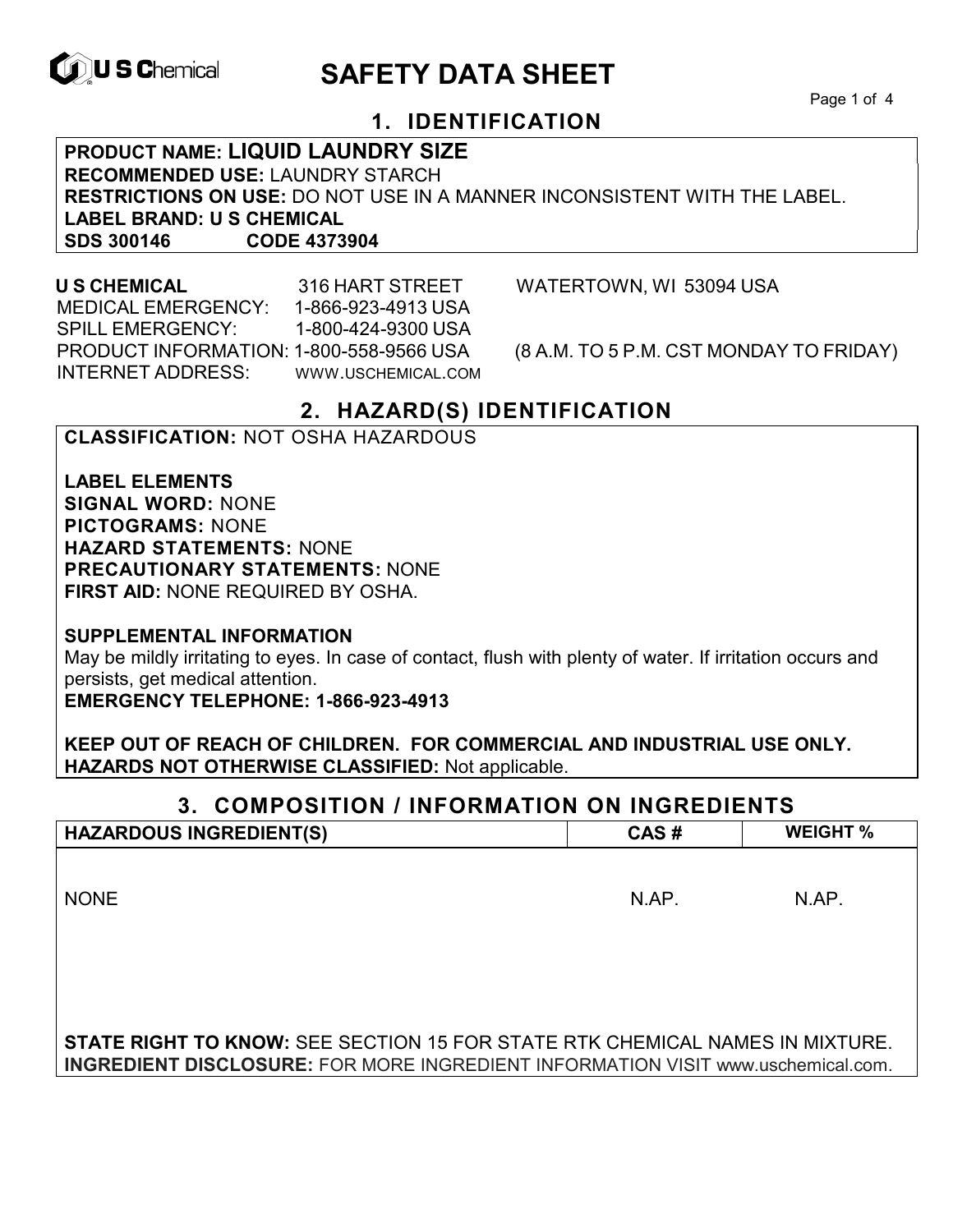# **4. FIRST-AID MEASURES** Page 2 of 4

**IF IN EYES:** FLUSH WITH PLENTY OF WATER. IF IRRITATION OCCURS AND PERSISTS, GET MEDICAL ATTENTION.

**IF ON SKIN:** FLUSH WITH PLENTY OF WATER. IF IRRITATION OCCURS AND PERSISTS, GET MEDICAL ATTENTION.

**IF SWALLOWED:** IF CONSCIOUS, DILUTE BY DRINKING UP TO A CUPFUL OF MILK OR WATER AS TOLERATED.

**IF INHALED:** NO SPECIFIC FIRST AID MEASURES ARE REQUIRED.

**EMERGENCY TELEPHONE: 1-866-923-4913** 

**MOST IMPORTANT SYMPTOMS / EFFECTS:** MAY BE MILDLY IRRITATING TO EYES. **MEDICAL CONDITIONS AGGRAVATED:** NONE KNOWN. **NOTE TO PHYSICIAN:** CALL 1-866-923-4913 FOR EXPOSURE MANAGEMENT ASSISTANCE.

# **5. FIRE-FIGHTING MEASURES**

**CHEMICAL HAZARDS:** NON-FLAMMABLE.

**COMBUSTION PRODUCT HAZARDS:** OXIDES OF CARBON, SULFUR + OTHER FUMES. **METHODS:** SELECT EXTINGUISHER AND METHODS BASED ON FIRE SIZE AND TYPE. **EQUIPMENT:** WEAR SCBA AND FULL PROTECTIVE GEAR AS CONDITIONS WARRANT. **NFPA RATING:** HEALTH-1/FLAMMABILITY-0/ INSTABILITY-0/SPECIAL HAZARD-N.AP. **SUITABLE EXTINGUISHERS:** WATER, DRY CHEMICAL, CO2 OR FOAM SUITABLE FOR FIRE. **UNSUITABLE EXTINGUISHERS:** NO RESTRICTIONS BASED ON CHEMICAL HAZARDS.

# **6. ACCIDENTAL RELEASE MEASURES**

**PERSONAL PRECAUTIONS:** KEEP PEOPLE OUT OF AREA. RUBBER BOOTS RECOMMENDED. BE CAREFUL NOT TO SLIP. WASH THOROUGHLY AFTER CLEAN-UP. **ENVIRONMENTAL PRECAUTIONS:** PREVENT SPILL FROM ENTERING DRAIN, STORM SEWER OR SURFACE WATERWAY. PREVENT WATER AND SOIL CONTAMINATION. **CLEAN-UP METHODS:** SMALL SPILLS MAY BE WIPED UP AND RINSED WITH WATER. FOR LARGER SPILLS, DIKE TO CONTAIN. PUMP TO LABELED CONTAINER OR ABSORB SPILLAGE AND SCOOP UP WITH INERT ABSORBENT MATERIAL. AFTER SPILL COLLECTION, RINSE AREA WITH WATER AND FOLLOW WITH NORMAL CLEAN-UP PROCEDURES.

# **7. HANDLING AND STORAGE**

**HANDLING:** FOLLOW ALL LABEL DIRECTIONS. INSTRUCT PERSONNEL ABOUT PROPER USE, HAZARDS, PRECAUTIONS, AND FIRST AID MEASURES. AVOID CONTACT WITH EYES. DO NOT TASTE OR SWALLOW. PRODUCT RESIDUE MAY REMAIN ON OR IN EMPTY CONTAINERS. HANDLE CAREFULLY TO AVOID DAMAGING CONTAINER. **STORAGE:** KEEP CONTAINER CLOSED WHEN NOT IN USE. STORAGE AT AMBIENT TEMPERATURES IN A DRY AREA OUT OF DIRECT SUNLIGHT. PROTECT FROM FREEZING. ROTATE STOCK REGULARLY. KEEP AWAY FROM FOOD AND DRINK. KEEP OUT OF REACH OF CHILDREN.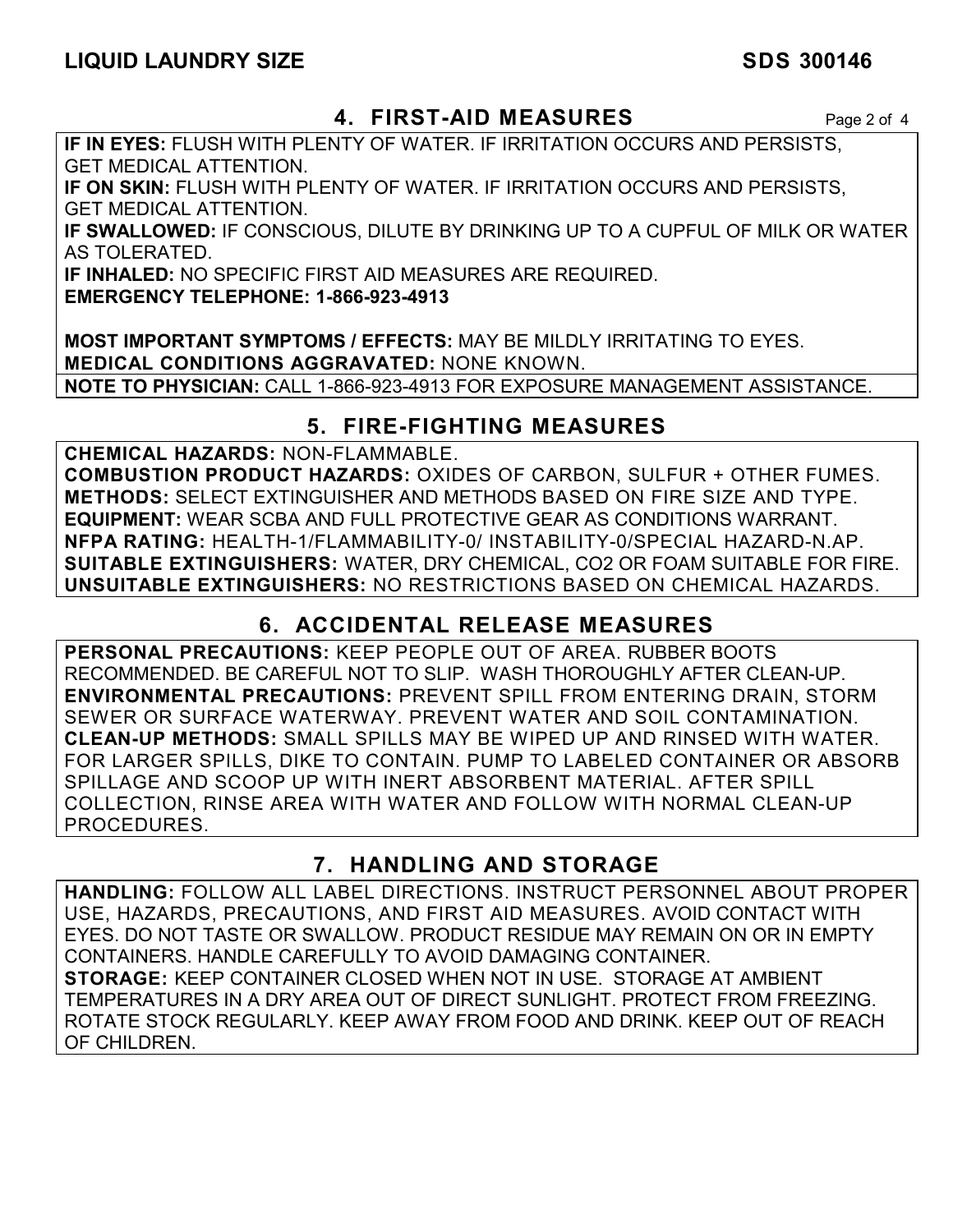**8. EXPOSURE CONTROLS / PERSONAL PROTECTION** Page 3 of 4

**EXPOSURE LIMITS:** NONE

**ENGINEERING CONTROLS:** NONE REQUIRED. GENERAL ROOM VENTILATION IS ADEQUATE.

**PERSONAL PROTECTION EYES:** PROTECTIVE EQUIPMENT NOT REQUIRED. **HANDS:** PROTECTIVE EQUIPMENT NOT REQUIRED. **RESPIRATORY:** PROTECTIVE EQUIPMENT NOT REQUIRED. **FEET:** PROTECTIVE EQUIPMENT NOT REQUIRED. **BODY:** PROTECTIVE EQUIPMENT NOT REQUIRED. **HYGIENE MEASURES:** HANDLE IN ACCORDANCE WITH GOOD HYGIENE AND SAFETY PRACTICE.

# **9. PHYSICAL AND CHEMICAL PROPERTIES**

| APPEARANCE: OPAQUE WHITE LIQUID        | <b>AUTO-IGNITION TEMPERATURE: N.AV.</b>    |
|----------------------------------------|--------------------------------------------|
| <b>ODOR: CITRUS</b>                    | <b>DECOMPOSITION TEMPERATURE: N.AV.</b>    |
| pH CONCENTRATE: 4.5                    | <b>EXPLOSIVE LIMITS (LEL/UEL): NONE</b>    |
| pH READY-TO-USE: N.AP.                 | <b>EVAPORATION RATE: N.AV.</b>             |
| pH @ USE DILUTION: N.AV.               | FLAMMABILITY (SOLID, GAS): N.AP.           |
| <b>PHYSICAL STATE: LIQUID</b>          | <b>FLASH POINT: NONE</b>                   |
| <b>RELATIVE DENSITY (WATER): 1.067</b> | INITIAL BOILING POINT/RANGE: N.AV.         |
| <b>SOLUBILITY (WATER): COMPLETE</b>    | <b>MELTING POINT/FREEZING POINT: N.AV.</b> |
| VAPOR PRESSURE: N.AV.                  | <b>ODOR THRESHOLD: N.AV.</b>               |
| <b>VAPOR DENSITY: N. AV.</b>           | PARTITION COEFF. (N-OCTANOL/WATER): N.AV.  |
| <b>VISCOSITY: VISCOUS</b>              | <b>OTHER: N.AV.</b>                        |

# **10. STABILITY AND REACTIVITY**

**REACTIVITY:** NO HAZARD.

**CHEMICAL STABILITY:** STABLE.

**POSSIBILITY OF HAZARDOUS REACTIONS:** NONE KNOWN. WILL NOT POLYMERIZE. **CONDITIONS TO AVOID:** TEMPERATURES BELOW 35°F (1.6°C) OR ABOVE 120°F (49°C). **MATERIALS TO AVOID:** DIRECT MIXING WITH OTHER CHEMICALS. MIX ONLY WITH WATER. **HAZARDOUS DECOMPOSITION PRODUCTS:** NONE UNDER NORMAL CONDITIONS.

# **11. TOXICOLOGICAL INFORMATION**

**ROUTES OF EXPOSURE:** EYES, SKIN, INGESTION, INHALATION. **INFORMATION ON ROUTES OF EXPOSURE:** NO LC50/LD50 TEST DATA FOR MIXTURE. **ACUTE EFFECTS/SYMPTOMS**

 **EYES:** MAY BE MILDLY IRRITATING TO EYES. MAY CAUSE REDNESS AND WATERING. **SKIN:** MAY BE MILDLY IRRITATING TO SENSITIVE SKIN.

 **INGESTION:** MAY CAUSE IRRITATION, NAUSEA, VOMITING AND DIARRHEA. **INHALATION:** NONE KNOWN.

**CHRONIC / OTHER EFFECTS:** NO REPORTABLE GERM CELL MUTAGENS, SKIN SENSITIZERS, RESPIRATORY SENSITIZERS, REPRODUCTIVE TOXINS OR ASPIRATION HAZARDS. **SPECIFIC TARGET ORGANS (SINGLE/REPEATED):** NONE KNOWN.

**NUMERICAL MEASURES OF TOXICITY:** ATEmix (ORAL-RAT) = ABOVE 2000 MG / KG **CARCINOGENS:** NO REPORTABLE ACGIH, IARC, NTP, OR OSHA CARCINOGENS.